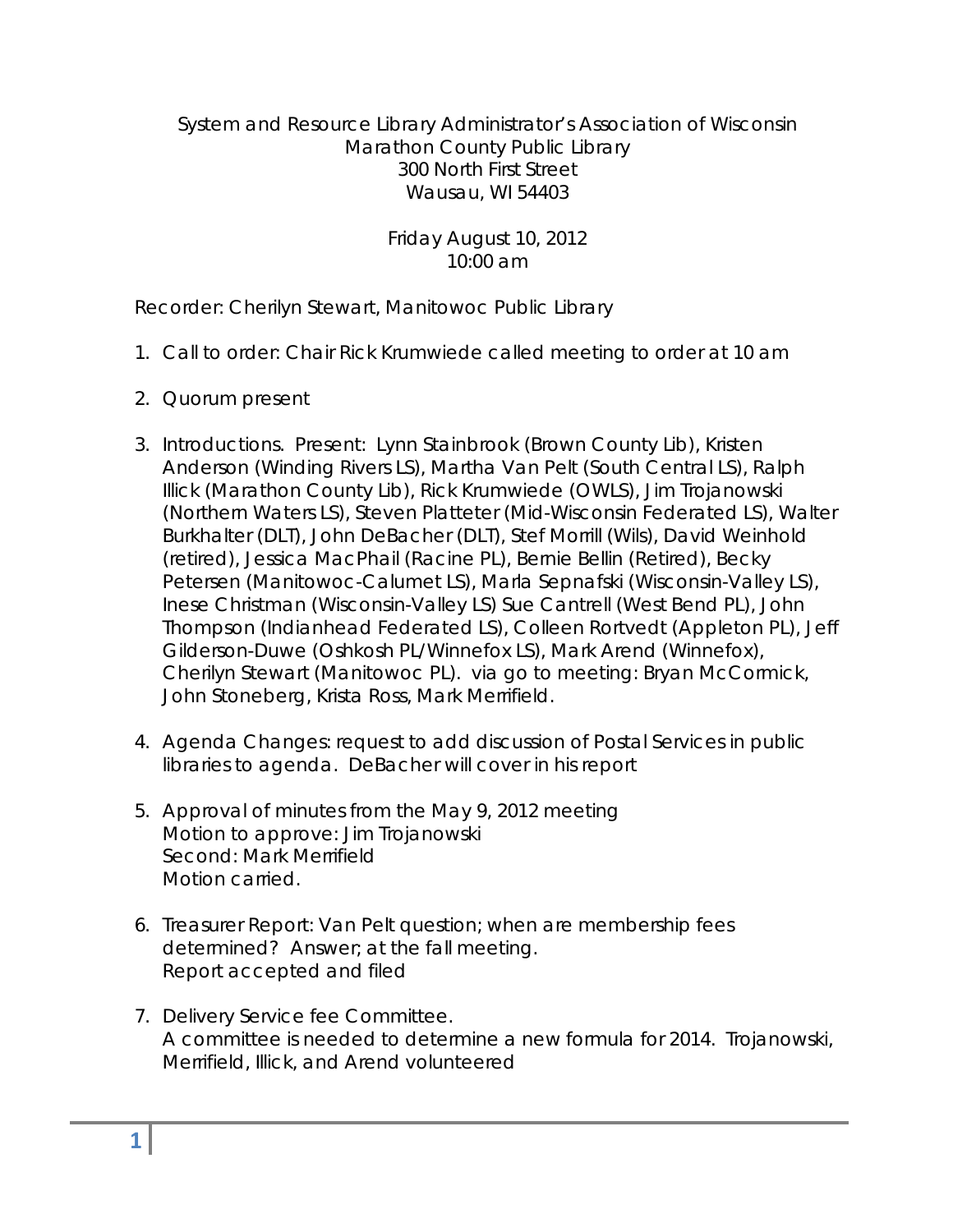- 8. New director boot camp
	- 51 registered
	- Sept 7 in Steven's Point
	- Morning will cover Chapter 43 and open meeting laws
	- Afternoon will be 5 different sessions
- 9. Wils report provided by Stef Morrill
	- David Weinhold is the current SRLAAW member on the Wils Board. A question was raised about his status given his retirement from ESLS. Consensus reflected that Weinhold can and should continue to represent SRLAAW on the Board until his term ends July 2013.
	- Morrill reported that Wils is currently reorganizing in order to be a more flexible organization with resource sharing as a priority. Gilderson-Duwe asked about a timeline for this reorganization. Morrill reported that if a separation from UW was to be the outcome that would need to happen by July of 2013.
	- Morrill also stated that Wils will continue to be the project managers for WPLC.
- 10. John DeBacher report on system legislative task force
	- DeBacher proposed the task force to the State Superintend aide asking what is the best way to move forward with appointments.
	- He was advised that it would be better to forward with this project at a later time.
	- Trojanowski asked about work that could be done now in preparation for the task force
	- DeBacher suggested that looking at the work that was done in 2002 would be a place to start

11.System merger discussions

- ESLS has approached its neighbors asking if there is an interest in merging; Waukasha is yes, Winnefox is yes, MCLS is yes
- ESLS is seeking a consultant to advise on options. The Board is looking at this as a long process. They are meeting at the end of August to discuss the consultant.
- Becky Peterson reported on discussion going on at MCLS. Merger discussion started with ESLS at the staff level. Committee of Board and Library Directors was formed. This committee expressed interest to ESLS that moving discussion forward is desirable. Library Directors are also interested in talking to OWLS. Jeff Dawson will be contacting Rick Krumwiede.
- Steve Platteter reported on discussions between Mid-Wisconsin and Lakeshores. Letters of interest have been exchanged. Mid-Wisconsin Board would like to wait until a director is hired before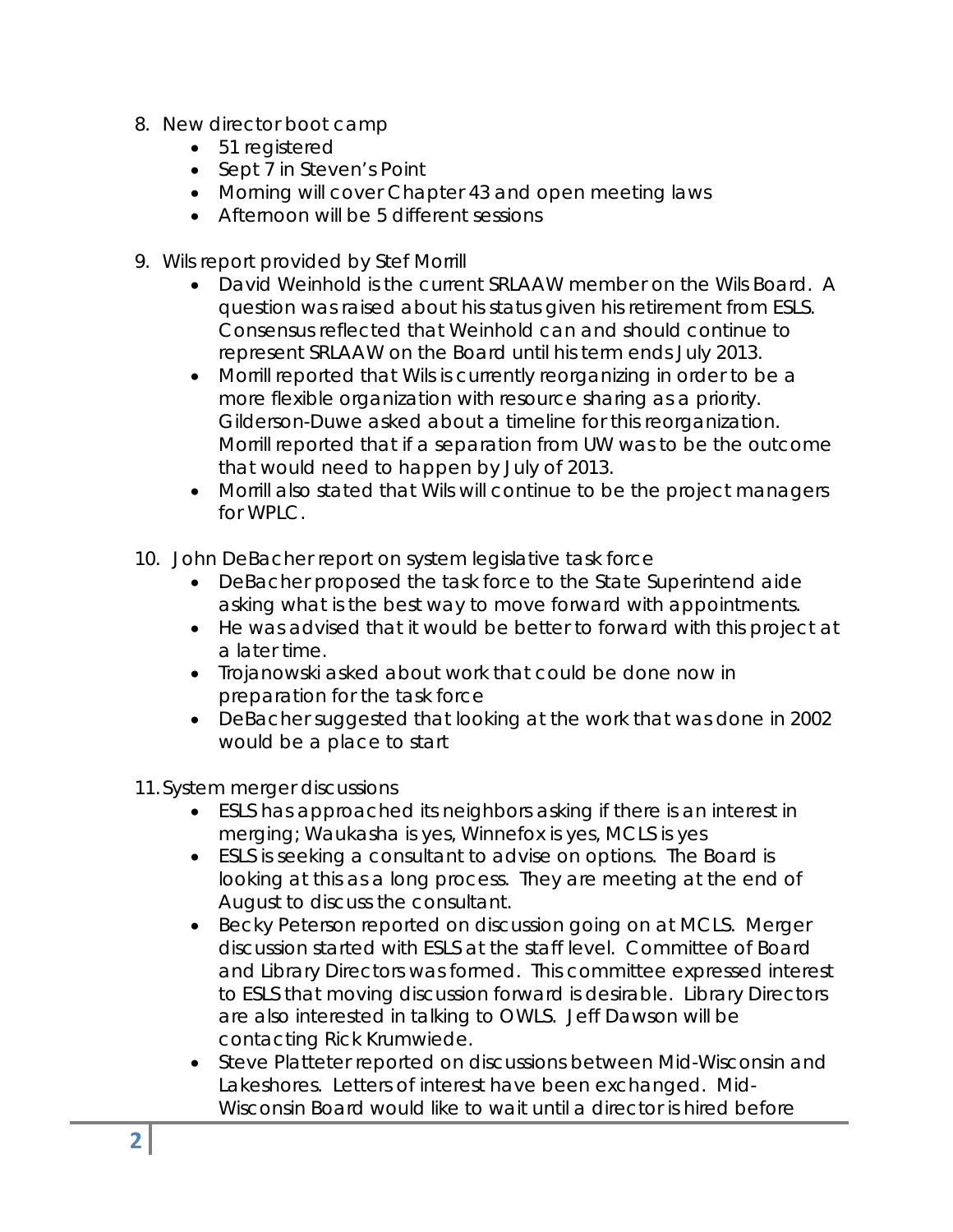moving ahead. John DeBacher will be attending an upcoming Board meeting. Note: a director would be hired by the new system Board.

- Marty Van Pelt reported that since South Central already does a lot of work with Arrowhead she sent information to their Board describing the services offered.
- Bryan McCormick stated interviews for a new Arrowhead director are scheduled for next week. The Board is taking a long term approach to this situation.
- David Weinhold asked if it would be useful to meet formally to discuss system mergers.
- Rick Krumwiede agreed that meeting should be done now rather than wait until mergers are forced upon us.
- Question raised would DPI facilitate? Should Board members be invited?
- Rick Krumwiede suggested a survey to identify what are the service priorities and what is the optimum size of a system.
- Stef Morrill asked if there are services that could be provided at the state level.
- The E-book summit was viewed as a model that might work to gather interested parties and discuss system reconfiguration options.
- Mention of the Jane Pealmutter study. It was suggested that this study may not be useful at this time, and study was conducted by graduate students without experience in system services.
- Jessica MacPhail suggested having a discussion with Sarah Long from Illinois might be useful since she experienced a massive system merger.
- Becky Peterson suggested that a discussion of statewide ILS be included.
- Marty Van Pelt suggested looking at the services provided by one system that could be shared to reduce overlap.
- Jim Trojanowski and Marla Sepnafski offered system funding to support a summit.
- Motion by Jim Trojanowski, second Marla Sepnafski– SRLAAW request that Wils develop a proposal for a summit on system size and structure supported by system funding. Motion passed unanimously. Krumwiede said that he would work with Morrill on the proposal.

# 11:30 am – break

# 12. DLT report

 Community Foundation cooperation is okay but funds remain in Library control. Refer to 43.57